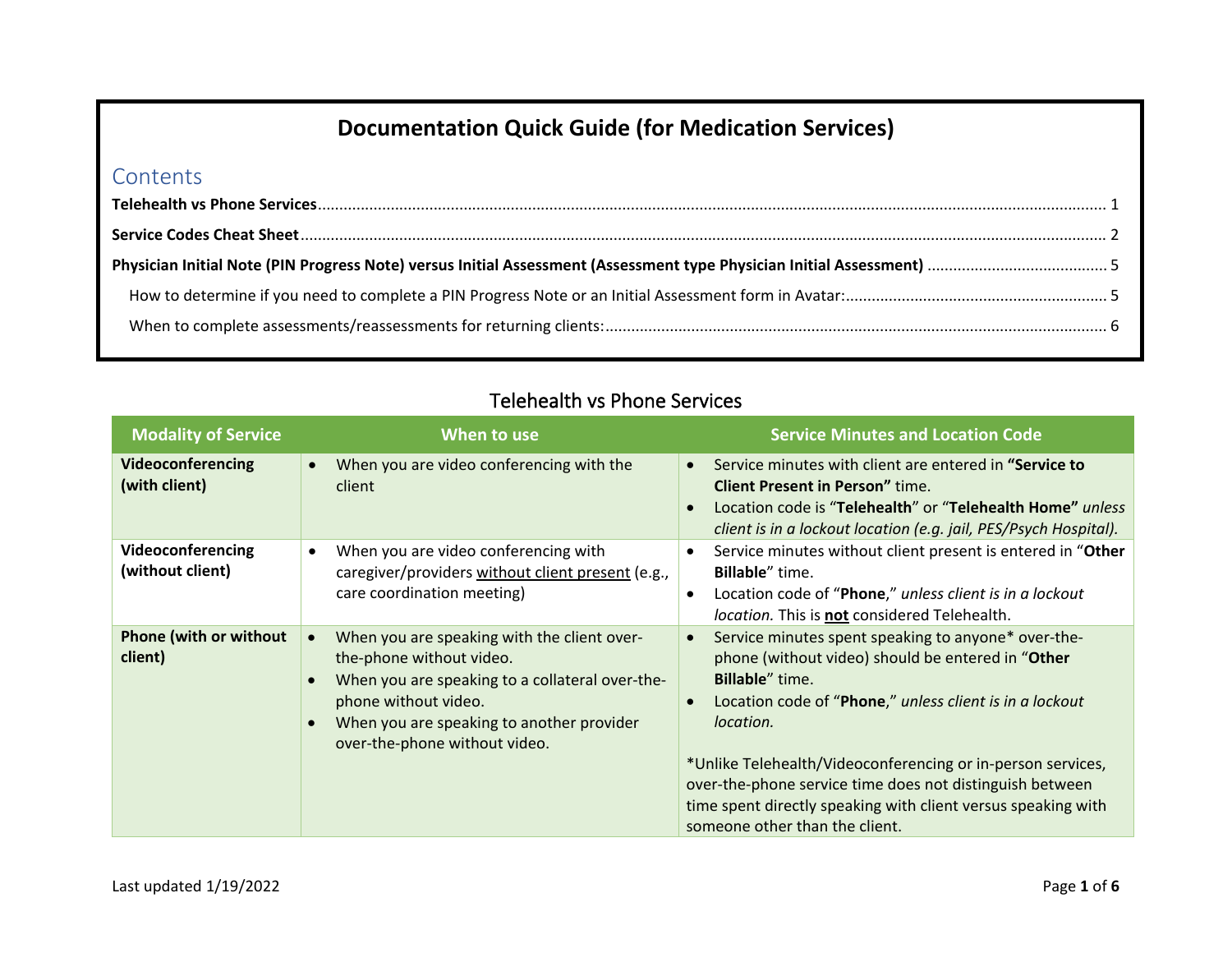## Service Codes Cheat Sheet

<span id="page-1-0"></span>

| <b>Code</b> | <b>Code Description</b>                                                                              | <b>MD/NP</b>                                                                                                                                                                                                                                                                                                                                                                                                                                                                                                                                                                                                                                                                                                                            | <b>RN</b>                                                                                                                                                                                                                                                                     |
|-------------|------------------------------------------------------------------------------------------------------|-----------------------------------------------------------------------------------------------------------------------------------------------------------------------------------------------------------------------------------------------------------------------------------------------------------------------------------------------------------------------------------------------------------------------------------------------------------------------------------------------------------------------------------------------------------------------------------------------------------------------------------------------------------------------------------------------------------------------------------------|-------------------------------------------------------------------------------------------------------------------------------------------------------------------------------------------------------------------------------------------------------------------------------|
| 5           | <b>Initial Assessment</b>                                                                            | MD/NP use code 14. Only use code 5 if your service does<br>$\bullet$<br>not have anything to do with your prescribing.                                                                                                                                                                                                                                                                                                                                                                                                                                                                                                                                                                                                                  | Client does not have to be present.<br>$\bullet$<br>If present, client may participate:<br>$\bullet$<br>In-Person<br>$\Omega$<br>Telehealth (Video)<br>$\circ$<br>Phone<br>$\bigcirc$<br>Note: Only RN with Masters in Psych<br>$\bullet$<br>Nursing can finalize Assessment. |
| 6           | <b>Treatment Plan</b>                                                                                | MD/NP use codes 15 (if client is present) or 17 (if client is<br>$\bullet$<br>not present). Only use code 6 if your service does not have<br>anything to do with your prescribing.                                                                                                                                                                                                                                                                                                                                                                                                                                                                                                                                                      | Client does not have to be present.<br>$\bullet$<br>If present, client may participate:<br>$\bullet$<br>In-Person<br>$\circ$<br>Telehealth (Video)<br>$\circ$<br>Phone<br>$\circ$                                                                                             |
| 14          | <b>MD/NP Initial</b><br><b>Assessment or</b><br>urgent care before<br>treatment plan is<br>completed | Client MUST participate:<br>$\bullet$<br>In-Person,<br>$\circ$<br>Telehealth (Video), or<br>$\circ$<br>Phone<br>$\Omega$<br>Use any time an MD/NP is assigned a new case (new to<br>$\bullet$<br>that MD/NP, including transferred cases) and is conducting<br>their initial assessment/evaluation.<br>Use as many times as necessary for Med Support before<br>$\bullet$<br>Assessment/Treatment Plan complete.<br>Not used for injection.<br>$\bullet$<br>Can also be used prior to the completion of the<br>$\bullet$<br>Assessment/Treatment plan when the service is an urgent<br>need AND the client is present/participating in-person,<br>over the phone, or via videoconferencing. Document<br>urgent need in a progress note. | Don't use this code.<br>$\bullet$                                                                                                                                                                                                                                             |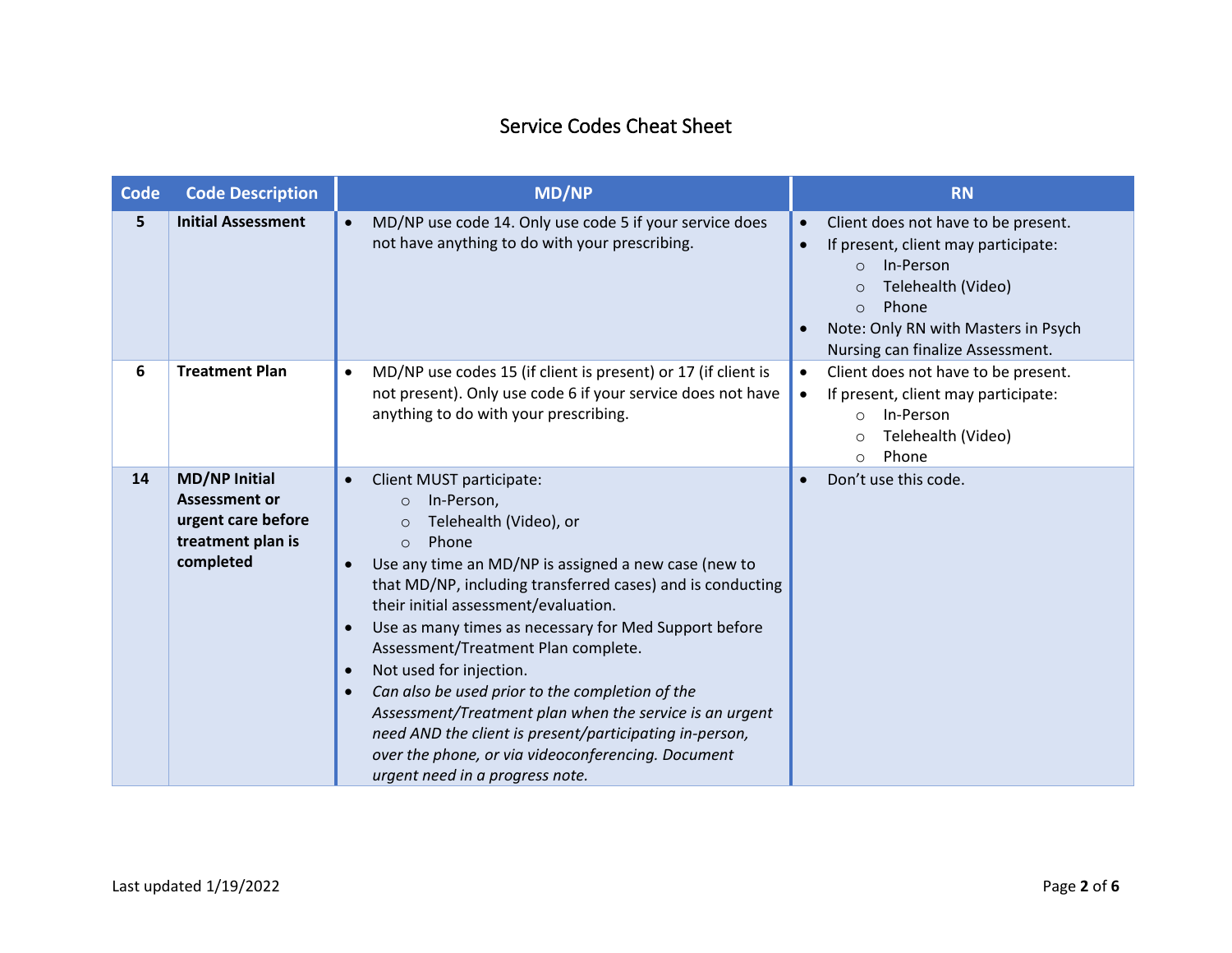| <b>Code</b> | <b>Code Description</b>                                                                     | <b>MD/NP</b>                                                                                                                                                                                                                                                                                                                                                                                                                                                                                                             | <b>RN</b>                                                                                                                                                                                                                                                                                                                                                                                                       |
|-------------|---------------------------------------------------------------------------------------------|--------------------------------------------------------------------------------------------------------------------------------------------------------------------------------------------------------------------------------------------------------------------------------------------------------------------------------------------------------------------------------------------------------------------------------------------------------------------------------------------------------------------------|-----------------------------------------------------------------------------------------------------------------------------------------------------------------------------------------------------------------------------------------------------------------------------------------------------------------------------------------------------------------------------------------------------------------|
| 15          | <b>Medication Support</b><br>(non-urgent/non-<br>emergency)                                 | Client MUST participate:<br>$\bullet$<br>In-Person, or<br>$\circ$<br>Telehealth (Video)<br>$\Omega$<br>Use for follow-up med support after<br>$\bullet$<br>Assessment/Treatment Plan is complete.<br>Can be used for<br>$\bullet$<br>re-evaluation of medication needs.<br>$\bigcirc$<br>obtaining informed consent for medication.<br>$\Omega$<br>prescribing or administering medication.<br>$\circ$<br>medication education (risks, benefits, alternatives)<br>$\Omega$<br>with client or significant support person. | Client does not have to be present.<br>$\bullet$<br>If present, client may participate:<br>In-Person<br>$\circ$<br>Telehealth (Video)<br>$\circ$<br>Phone<br>$\circ$<br>Use for follow-up med support after<br>Assessment/Treatment Plan is complete.                                                                                                                                                           |
| <b>15U</b>  | <b>Medication Support</b><br><b>Urgent</b> (before<br>treatment plan is<br>completed)       | Don't use this code. Use code 14 if urgent medication support<br>is needed prior to the completion of the<br>Assessment/Treatment Plan.                                                                                                                                                                                                                                                                                                                                                                                  | Client does not have to be present.<br>$\bullet$<br>If present, client may participate:<br>$\bullet$<br>In-Person<br>$\Omega$<br>Telehealth<br>$\Omega$<br>Phone<br>$\Omega$<br><b>Urgent Medication Support before</b><br>$\bullet$<br>Assessment/ Treatment Plan is completed.<br>Urgent need is determined by the MD/NP<br>$\bullet$<br>- RN must document MD/NP determined<br>urgent need in progress note. |
| 17          | <b>Medication Support</b><br>MD/NP Non-Face-to-<br>Face (that are NOT<br>55)<br>*non-urgent | Use if client is:<br>NOT present/participating OR<br>$\circ$<br>if client is participating over the phone. Do not<br>$\circ$<br>use this code for face-to-face (in-person or<br>Telehealth/Video) client contact.<br>Use for follow-up med support after Assessment/<br>$\bullet$<br>Treatment Plan is complete.<br>May be used prior to the completion of the<br>Assessment/Treatment plan when the service is an urgent                                                                                                | Don't use this code.<br>$\bullet$                                                                                                                                                                                                                                                                                                                                                                               |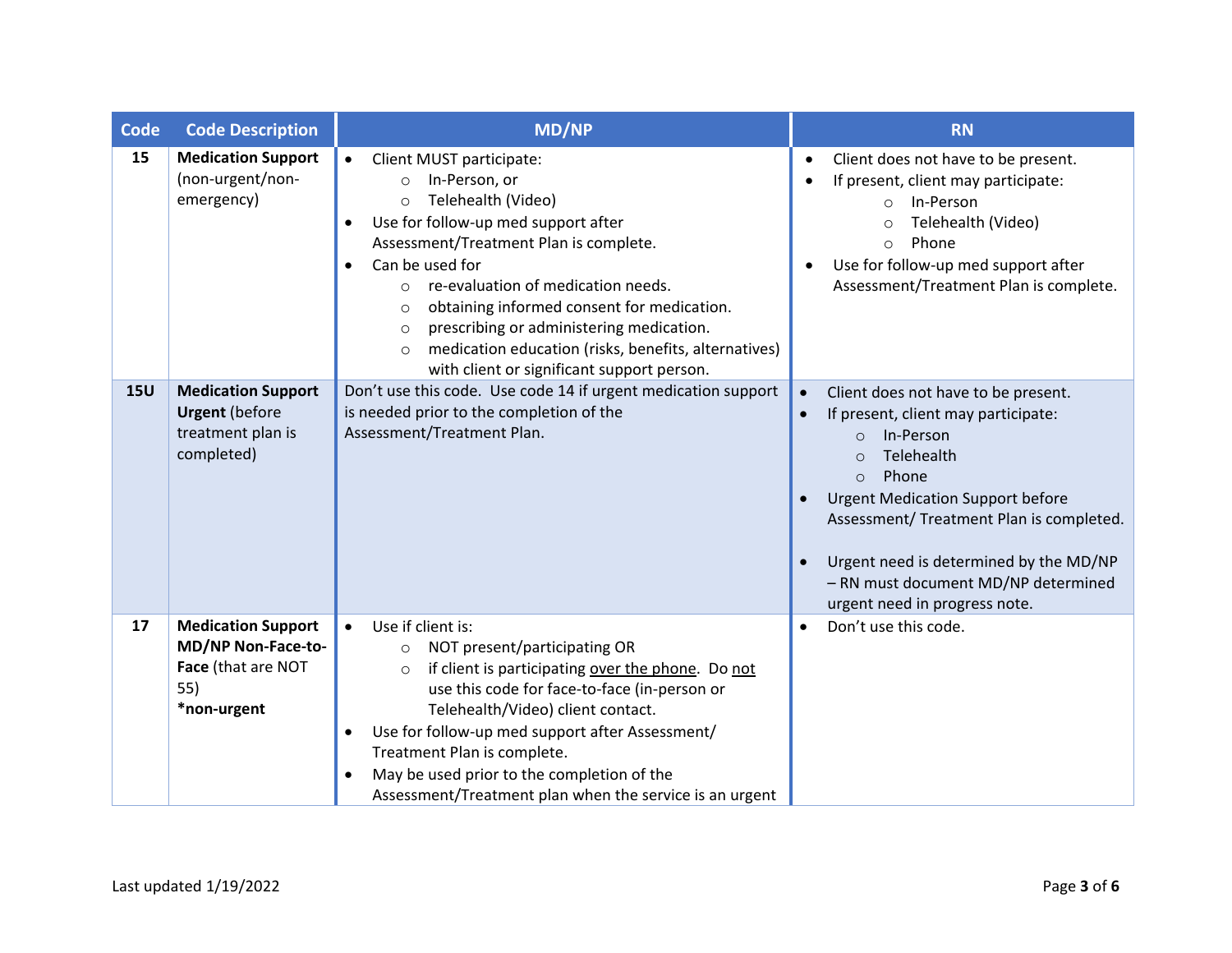| <b>Code</b> | <b>Code Description</b>                                                                                     | <b>MD/NP</b>                                                                                                                                                                                                                                                                                                                                                                                                  | <b>RN</b>                                                                                                                                                                                                                                                                                                                                                                                                          |
|-------------|-------------------------------------------------------------------------------------------------------------|---------------------------------------------------------------------------------------------------------------------------------------------------------------------------------------------------------------------------------------------------------------------------------------------------------------------------------------------------------------------------------------------------------------|--------------------------------------------------------------------------------------------------------------------------------------------------------------------------------------------------------------------------------------------------------------------------------------------------------------------------------------------------------------------------------------------------------------------|
|             |                                                                                                             | need AND the client is NOT present/participating.<br>Document urgent need in progress note<br>Filling out clinical reports, reviewing chart.<br>$\bullet$<br>Consultations with providers, case conferences.<br>$\bullet$<br>Phone calls to pharmacy.<br>$\bullet$<br>Plan Development when the client is not present.<br>$\bullet$                                                                           |                                                                                                                                                                                                                                                                                                                                                                                                                    |
| 16          | <b>Medication Injection</b>                                                                                 | Administration of medication<br>$\bullet$<br>by injection after Assessment/Treatment Plan is complete.<br>Can be used prior to the completion of<br>$\bullet$<br>Assessment/Treatment Plan when the service if urgent<br>need is determined by MD/NP and this urgent need is<br>documented in a progress note.<br>Special Progress note is utilized - Medication<br>$\bullet$<br><b>Administration Record</b> | Administration of medication<br>$\bullet$<br>by injection after Assessment/Treatment<br>Plan is complete<br>Can be used prior to the completion of<br>$\bullet$<br>Assessment/Treatment Plan when the<br>service if urgent need is determined by<br>MD/NP and this urgent need is<br>documented in a progress note.<br>Special Progress note is utilized -<br>$\bullet$<br><b>Medication Administration Record</b> |
| 19          | <b>Risperdal or Invega</b><br>Injection<br>*Injection of<br><b>Risperdal (Consta or</b><br>Invega Sustenna) | Administration of medication by injection after<br>$\bullet$<br>Assessment/Treatment Plan is complete.<br>Can be used prior to the completion of<br>$\bullet$<br>Assessment/Treatment Plan when the service if urgent<br>need is determined by MD/NP and this urgent need is<br>documented in a progress note.<br>Special Progress note is utilized - Medication<br><b>Administration Record</b>              | Administration of medication by injection<br>$\bullet$<br>after Assessment/Treatment Plan is<br>complete.<br>Can be used prior to the completion of<br>$\bullet$<br>Assessment/Treatment Plan when the<br>service if urgent need is determined by<br>MD/NP and this urgent need is<br>documented in a progress note.<br>Special Progress note is utilized -<br><b>Medication Administration Record</b>             |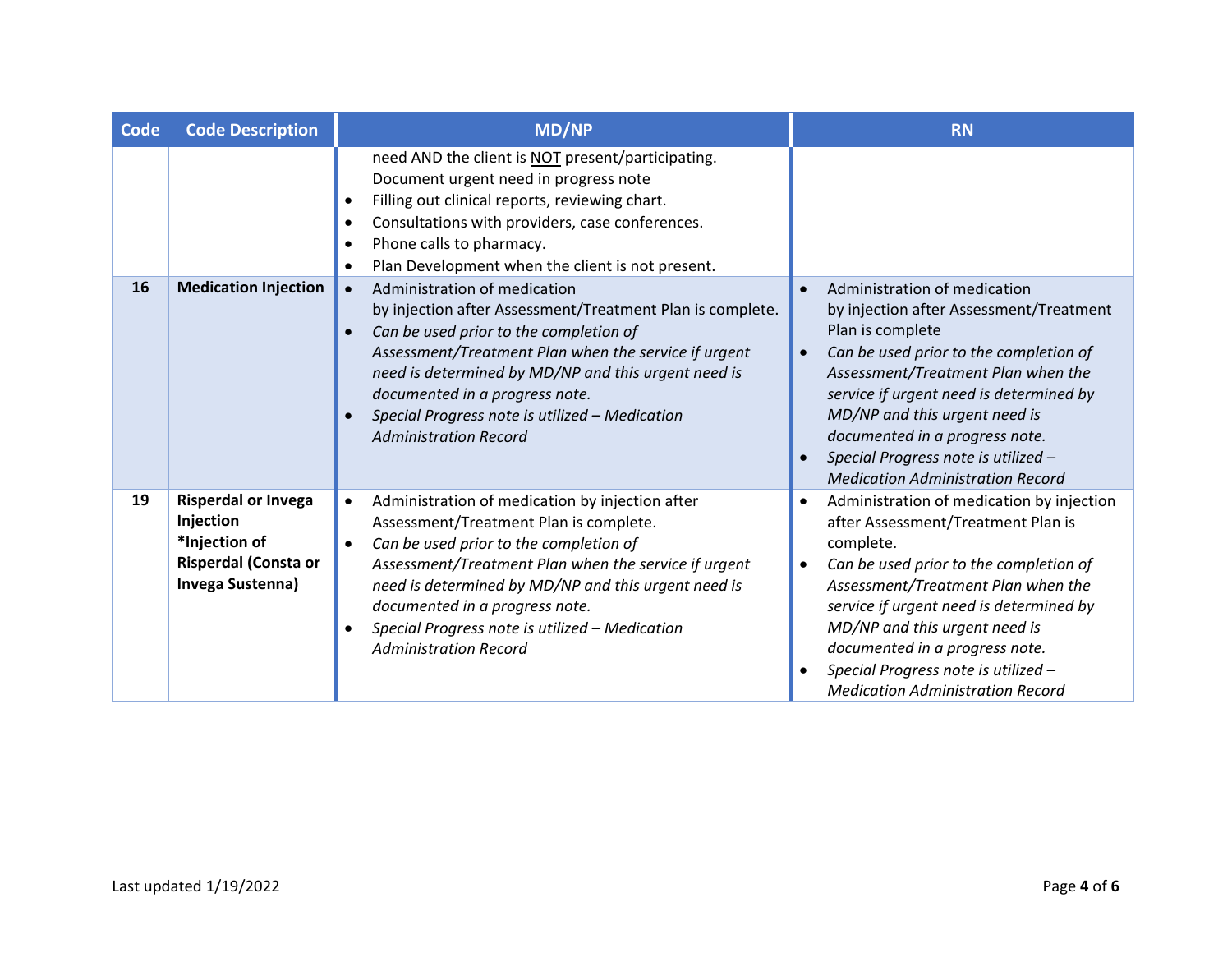## Physician Initial Note (PIN Progress Note) versus Initial Assessment (Assessment type Physician Initial Assessment)

<span id="page-4-1"></span><span id="page-4-0"></span>How to determine if you need to complete a PIN Progress Note or an Initial Assessment form in Avatar:

| <b>Question</b>                                                                          | <b>Answer</b>                                                                                                                                                                                                                                                                                                                                                                                                                                                                                                                                                                                                                                                                                                                                                                                                                                                                                                                                                                                                                                                                                          |
|------------------------------------------------------------------------------------------|--------------------------------------------------------------------------------------------------------------------------------------------------------------------------------------------------------------------------------------------------------------------------------------------------------------------------------------------------------------------------------------------------------------------------------------------------------------------------------------------------------------------------------------------------------------------------------------------------------------------------------------------------------------------------------------------------------------------------------------------------------------------------------------------------------------------------------------------------------------------------------------------------------------------------------------------------------------------------------------------------------------------------------------------------------------------------------------------------------|
| What counts as a<br>completed Medi-Cal<br>assessment? Does a PIN<br>progress note count? | The formal Medi-Cal assessment forms are:<br>Youth or Adult Initial Assessment v2<br>$\bullet$<br>Youth or Adult Reassessment v2<br>$\bullet$<br>A PIN progress note is not considered a formal Medi-Cal assessment. For an initial physician<br>assessment/evaluation to count as the formal Medi-Cal assessment, it must be documented in one of the formal<br>Medi-Cal assessment forms listed above.                                                                                                                                                                                                                                                                                                                                                                                                                                                                                                                                                                                                                                                                                               |
| Who is responsible for<br>completing the formal<br><b>Medi-Cal Assessment?</b>           | In most programs, the clinician is responsible for completing the Medi-Cal Assessment, but there are some<br>programs under which the MD/NP is the one responsible for completing the formal Medi-Cal Assessment.<br>For programs in which the clinician completes the formal Medi-Cal assessment, the MD/NP may complete<br>their own assessment in a progress note which is completed in the "Progress Note with Face to Face" that<br>they call the Physicians Initial Note (PIN), or they may use the Initial Assessment (type PIN), or reassessment.<br>This supplemental PIN would be in addition to the formal Medi-Cal assessment that is completed by the<br>clinician. This progress note/assessment includes their medication evaluation and is part of their prescribing<br>practices.<br>If the MD is responsible for completing the formal Medi-Cal Assessment, then they need to document their<br>$\bullet$<br>assessment in the "Youth or Adult Initial Assessment v2" or the "Youth or Adult Reassessment v2. A PIN<br>progress note does not count as a formal Medi-Cal Assessment. |